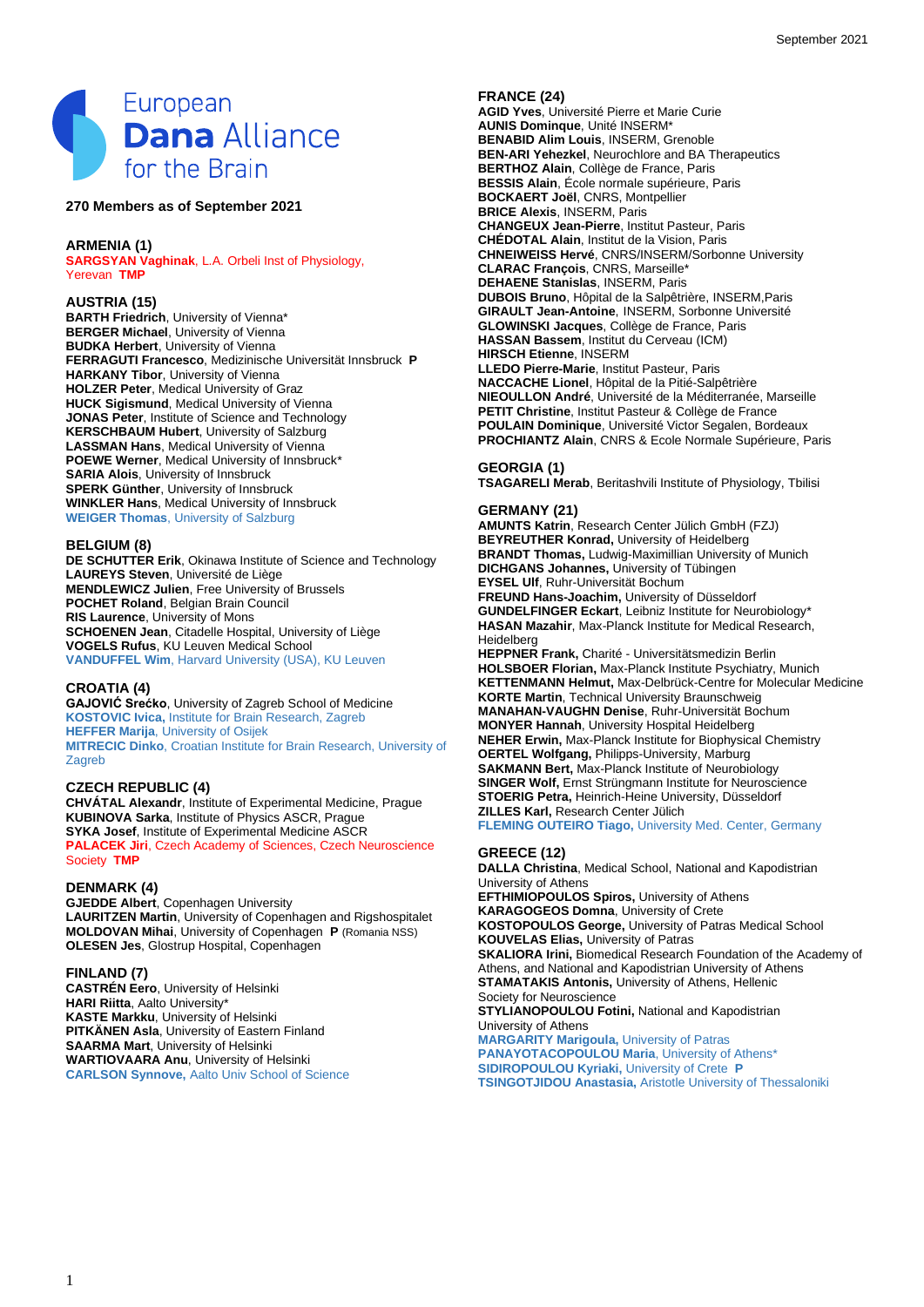## **HUNGARY (7)**

**ELEKES Károly** Hungarian Academy of Sciences, Tihany **FREUND Tamás,** Hungarian Academy of Sciences **PÁRDUCZ Árpád**, Hungarian Academy of Sciences, Szeged **SZOLCSANYI Janos,** University of Pecs **TOLDI Józef,** University of Szeged **VIZI Sylvester,** Hungarian Academy of Sciences, Budapest **REGLODI Dora,** University of Pecs Medical School

## **ICELAND (1)**

**PETERSEN Petur**, University of Iceland, Icelandic Society for Neuroscience **TMP**

#### **ISRAEL (5)**

**DUDAI Yadin,** Weizmann Institute of Science, Rehovot **MALACH Rafael**, Weizmann Institute of Science, Rehovot **RICHTER LEVIN Gal**, University of Haifa **SEGAL Menahem**, The Weizmann Institute **SEGEV Idan**, The Hebrew University of Jerusalem

## **ITALY (16)**

**BENEDETTI Fabrizio**, University of Turin **BENFENATI Fabio,** Istituto Italiano di Tecnologia **BENTIVOGLIO Marina, University of Verona BERLUCCHI Giovanni, Università degli Studi di Verona BERNARDI Giorgio,** University Tor Vergata-Roma **CATTANEO Elena,** University of Milan **CLEMENTI Francesco,** University of Milan\* **DI LUCA Monica**, University of Milan **MAGGI Adriana**, University of Milan **MEHLER Jacques,** SISSA, Trieste **ORBAN Guy,** University of Parma\* **RIZZOLATTI Giacomo,** University of Parma **STRATA Piergiorgio, University of Turin\* TREVES Alessandro**, SISSA, Trieste **LEANZA Giampiero,** University of Catania

## **LITHUANIA (2)**

**RUKSENAS Osvaldas**, Vilnius University, Lithuania Neuroscience Association **TMP**

**GRISKOVA-BULANOVA Inga,** University of Vilnius

## **NETHERLANDS, THE (8)**

**BEKKERING Harold**, Radboud University **BOER Gerard**, Netherlands Institute for Neuroscience**\* GIELEN Stan**, Netherlands Organisation for Scientific Research **GISPEN Willem,** University of Utrecht **HAGOORT Peter,** Donders Institute for Brain, Cognition and Behaviour **JOELS Marian,** University Medical Center Utrecht **LEVELT Willem,** MPI for Psycholinguistics, Nijmegen

**MEDENDORP W. Pieter,** Donders Institute for Brain, Cognition, and Behavior, Radboud University

## **NORWAY (4)**

**MOSER Edvard,** Kavli Institute for Systems Neuroscience, Centre for Neural Computation

**MOSER May Britt**, Kavli Institute for Systems Neuroscience, Centre for Neural Computation

**WITTER Menno,** The Kavli Institute, Trondheim

**BRAMHAM Clive,** University of Bergen, Norwegian Neuroscience Society **TMP**

## **POLAND (11)**

**BOGUSZEWSKI Pawel**, Nencki Institute of Experimental Biology **CZLONKOWSKA Anna**, Institute Psychiatry & Neurology, Warsaw **KACZMAREK Leszek**, Nencki Institute

**KNAPSKA Ewelina,** Nencki Institute of Experimental Biology, Warsaw **KOSSUT Malgorzata,** Nencki Institute of Experimental.Biology, Warsaw **NALĘCZ Katarzyna,** Nencki Institute of Experimental.Biology, Warsaw **PYZA Elzbieta,** Jagiellonian University, Krakow

**BRZEZICKA Aneta** (Poland) University of Social Sciences & Humanities, Warsaw School of Social Psychology

**FILIPKOWSKI Robert**, Nencki Institute of Experimental Biology, Warsaw **NALEPA Irena,** Maj Institute of Pharmacology, Polish Academy of **Sciences** 

**RYGULA Rafal,** Institute of Pharmacology Polish Academy of **Sciences** 

## **PORTUGAL (10)**

**CASTRO CALDAS Alexandre**, Universidade Católica Portuguesa, Lisbon **LIMA Deolinda**, University of Porto **MALVA Joāo**, University of Coimbra, Portugal **MOREIRA Paula I.**, University of Coimbra, Portugal **OLIVEIRA Catarina**, University of Coimbra **RIBEIRO Joaquim Alexandre**, University of Lisbon\* **SEBASTIÃO Ana Maria,** University of Lisboa, Medical School **RODRIGUES Cecilia**, University of Lisbon **RODRIGUES Ana João** Health Sciences School (ICVS), University of Minho, Braga **SOUSA Nuno J C**, University of Minho

## **ROMANIA (2)**

**ZAGREAN Leon,** Carol Davila University of Medicine, Bucharest. National Neuroscience Society of Romania **ZAGREAN Ana-Maria,** Carol Davila University of Medicine and Pharmacy, Faculty of Medicine, Bucharest (See Denmark for Romanian NSS president)

## **RUSSIA (7)**

**ANOKHIN Konstantin**, Laboratory of Neurobiology Memory Institute, Kurchatovsky Institute, Moscow **CHERNISHEVA Marina,** University of St. Petersburg **GRIGOREV Igor,** Inst of Experimental Medicine, St. Petersburg **NOZDRACHEV Alexander,** University of St. Petersburg **BALABAN Pavel**, Neuroscience Centre, Moscow, Russian Physiological Society **TMP OBUKHOV Dimitri**, University of St. Petersburg **VOLNOVA** Anna, University of St. Petersburg

#### **SERBIA (3)**

**ANDJUS Pavle,** University of Belgrade **ĆULIĆ Milka,** University of Belgrade**\* RAKIC Ljubisav**, Serbian Academy of Science and Arts, Belgrade, Serbian Neuroscience Society **TMP**

## **SLOVAKIA (2)**

**SYKOVA Eva**, Institute of Neuroimmunology SAS **ČÍŽKOVÁ Dáša,** Institute of Neuroimmunology, Slovak Society for Neuroscience **TMP**

### **SLOVENIA (3)**

**BRESJANAC Maja**, University of Ljubljana **P REPOVŠ Grega,** University of Ljubljana **ZOREC Robert,** Institute of Pathophysiology

#### **SPAIN (23)**

**ACUÑA Carlos**, University of Santiago de Compostela **AVENDAÑO Carlos,** Autonoma University of Madrid Medical School\* **AVILA Jesus,** Consejo Superior de Investigaciones Cientificas **BELMONTE Carlos**, Instituto de Neurociencias, Universidad Miguel Hernández-CSIC

**DE CASTRO Fernando**, Consejo Superior de Investigaciones Científicas

**CAVADA Carmen**, Universidad Autónoma de Madrid **DELGADO-GARCIA José Maria**, Universidad Pablo de Olavide, Sevilla

**DIERSSEN Mara**, Centre for Genomic Regulation, Barcelona **FERRÚS Alberto,** Instituto Cajal, Madrid **GARCIA-SEGURA Luis,** Instituto Cajal, Madrid **GRUART I MASSO Agnes**, Universidad Pablo de Olavide **LERMA Juan,** Universidad Miguel Hernández-CSIC **LOPEZ-BARNEO José,** University of Seville Medical School **MARTÍNEZ OTERO Luis M.,** Universidad Miguel Hernández **MARTINEZ Salvador**, Instituto de Neurociencias, Alicante **MERCHÀN Miguel,** Instituto de Neurociencias de Castilla y Leon **NIETO-SAMPEDRO Manuel,** Instituto Cajal, Madrid **RODRIGUEZ-FORNELLS Antoni** University of Barcelona, Social & Behavioural Sciences **SANCHEZ-VIVES Maria,** IDIBAPS, Barcelona **TOLOSA Eduardo**, University of Barcelona **CUDEIRO Javier**, Centro Universitario de Oza, Coruña **LOPEZ-MASCARAQUE Laura**, Instituto Cajal, Madrid **SORIA Guadalupe,** Institut d'Investigacions Biomèdiques August Pi i

Sunyer (IDIBAPS)